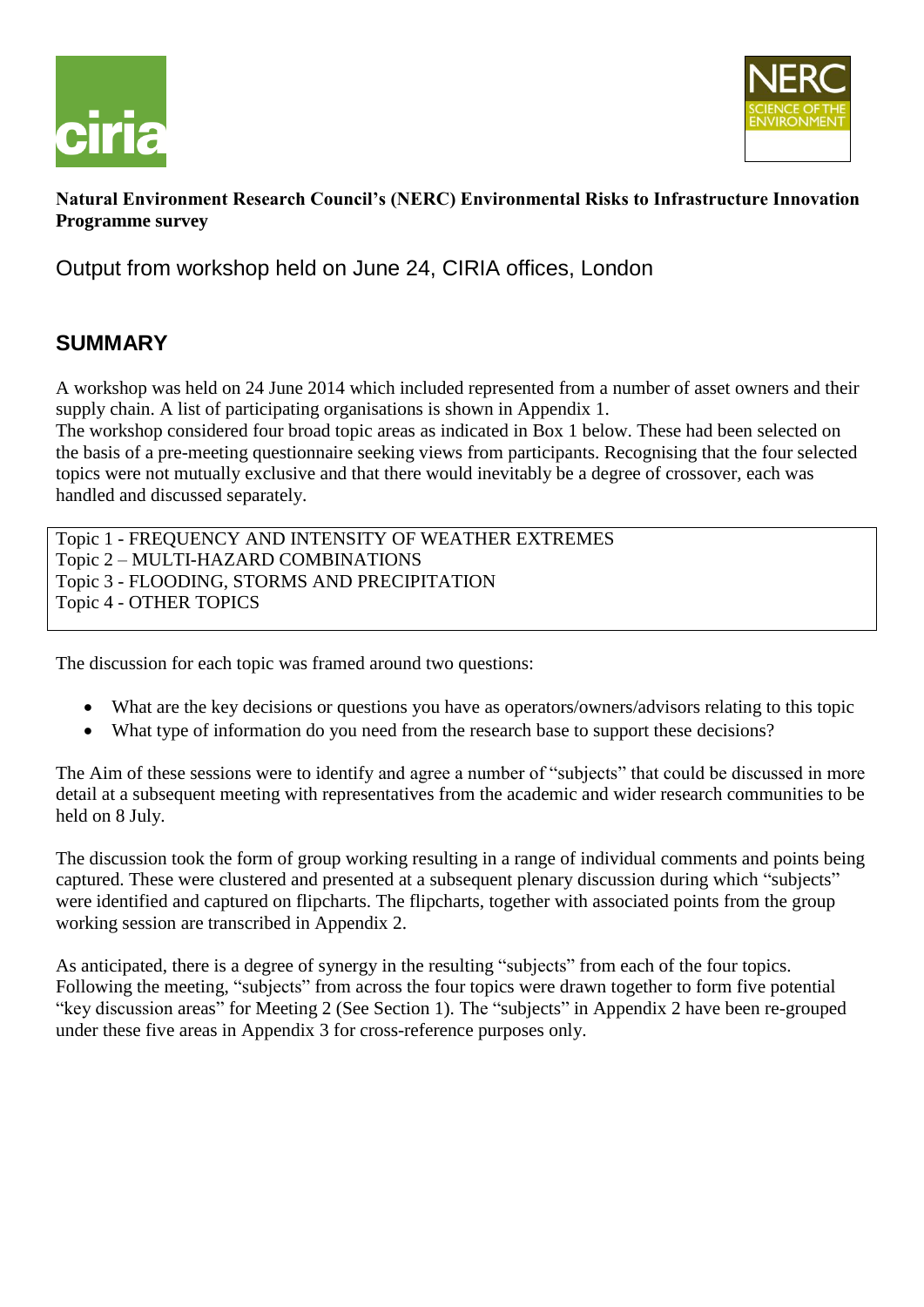#### **KEY DISCUSSION AREAS ARISING FROM REVIEW OF WORKSHOP 1 OUTPUTS**

Appendix 2 shows the "subjects" discussed under each of the four topics introduced at the workshop. As anticipated, there are synergies between these "subject" areas" and these have been drawn out together as five cross-cutting Key Areas in the table below. These five key areas will form the input to the second Workshop to be held on July 8.

| <b>KEY AREA 1</b>                                       | This discussion recognised that a range of hazard scenarios needed to be                                |
|---------------------------------------------------------|---------------------------------------------------------------------------------------------------------|
|                                                         | considered                                                                                              |
| Understanding variability                               | 1. Extreme events (especially low probability high consequence                                          |
| and chronology in extreme                               | events)                                                                                                 |
| events                                                  | 2. Environmental conditions were changing over time (trends) and                                        |
|                                                         | often varied considerably over shorter periods (e.g. daily). These                                      |
| For further details see                                 | had the potential to affect infrastructure ranging from sensitive                                       |
| Appendix 2 key topic items:                             | instrumentation to larger structures.                                                                   |
| 1B, 4C                                                  | 3. Changes in operational practices re resistance/recovery depending<br>on magnitude of impact          |
| <b>KEY AREA 2</b>                                       | 1. Combinations of events occurring together or in succession (e.g.                                     |
|                                                         | heavy rainfall following a long dry spell)                                                              |
| Hazard combinations and                                 |                                                                                                         |
| impacts                                                 | Inter-dependencies were also considered e.g. the effects on land stability on                           |
|                                                         | prolonged dry periods                                                                                   |
| For further details see                                 |                                                                                                         |
| Appendix 2 key topic items:                             |                                                                                                         |
| 1C, 2C                                                  |                                                                                                         |
| <b>KEY AREA 3</b>                                       | This discussion considered how uncertainties in statistical data (e.g. time                             |
|                                                         | series / joint probabilities) can be incorporated into design, operational and<br>investment decisions. |
| Incorporating uncertainty in<br>design, operational and |                                                                                                         |
| investment decisions                                    | It recognised that different investment and business models might need to                               |
|                                                         | be developed. The approach to combinations of events as identified in Key                               |
| For further details see                                 | Area 2 was also discussed, as were "trigger" points that might lead to a                                |
| Appendix 2 key topic                                    | change in approach (e.g. from measures to increase resistance to an                                     |
| items: 1D,2B                                            | approach that ensures that there can be quick recovery).                                                |
|                                                         |                                                                                                         |
| <b>KEY AREA 4</b>                                       | This discussion considered the resilience of an asset owner's supply chain                              |
|                                                         | to environmental hazards, combinations and successions thereof, both in a                               |
| Supply chain resilience                                 | national and international context                                                                      |
|                                                         |                                                                                                         |
| For further details see                                 | What techniques, data and tools were available to ensure that contingency                               |
| Appendix 2 key topic items:<br>2D, 4A                   | arrangements were adequate?                                                                             |
| <b>KEY AREA 5</b>                                       | The suggestions discussed under the flooding topic recognised that there                                |
|                                                         | was already a significant body of research underway and/or completed. It                                |
|                                                         | was considered that a key action for this area would be to signpost /                                   |
| Flooding, storms and                                    | summarise these different programmes and projects which were being                                      |
| precipitation                                           | undertaken across the research councils and elsewhere.                                                  |
|                                                         |                                                                                                         |
| For further details see                                 | Other topics included                                                                                   |
| Appendix 2 key topic items:                             | The use of groundwater modelling data, particularly the potential                                       |
| 3A, 3B, 3C, 3D                                          | for applying it to "local scale" problems                                                               |
|                                                         | Secondary consequences of hazards e.g. the effect on ground<br>٠                                        |
|                                                         | stability on prolonged dry periods                                                                      |
|                                                         | Ecosystem services and blue/green infrastructure approaches to                                          |
|                                                         | flood hazard mitigation.                                                                                |
|                                                         |                                                                                                         |
|                                                         | Note: topics related to extreme rainfall etc. would be covered in Key Area 1                            |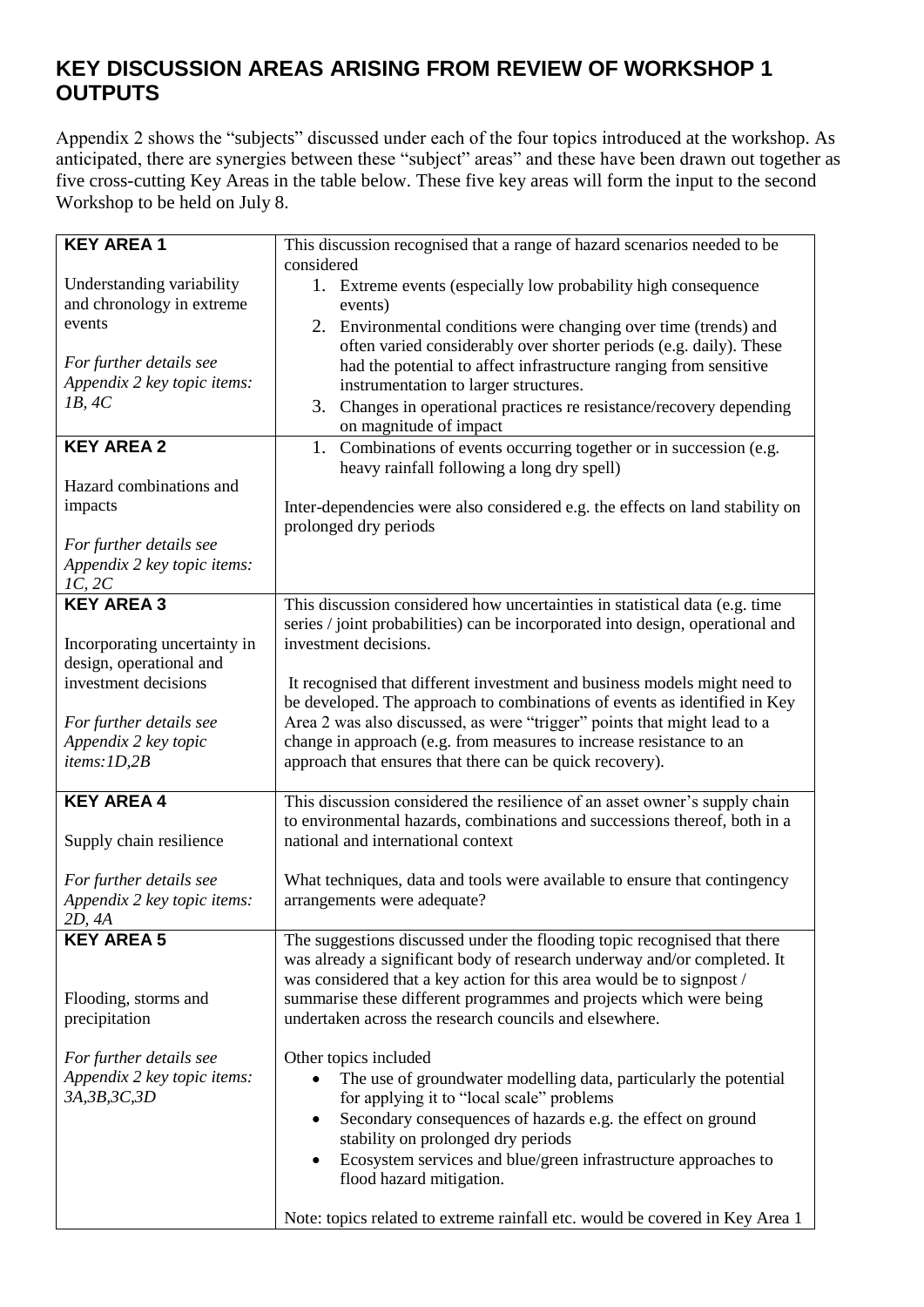A sixth area was discussed in the workshop. However, in consultation with NERC, it was suggested that this should not be considered as a "stand-alone" topic, but rather specific needs for data identified within the other 5 identified Key areas.

| <b>KEY AREA 6</b>       | This discussion recognised the different types of data information       |
|-------------------------|--------------------------------------------------------------------------|
|                         | required depending on the level of decision being taken and the severity |
| Data to support         | of any associated event or risk.                                         |
| decision-making         |                                                                          |
|                         | It explored the feasibility of better availability and sharing of data   |
|                         | between different parties - whether they are different asset owners or   |
|                         | different stakeholders associated with a particular asset owner          |
| For further details see |                                                                          |
| Appendix 2 key topic    | The emphasis was on having sufficient data to support the required       |
| <i>items:</i>           | decision rather than focussing on the creation of perfect, complete      |
| <i>IA</i> , 2A, 3A, 4B  | datasets                                                                 |
|                         |                                                                          |
|                         |                                                                          |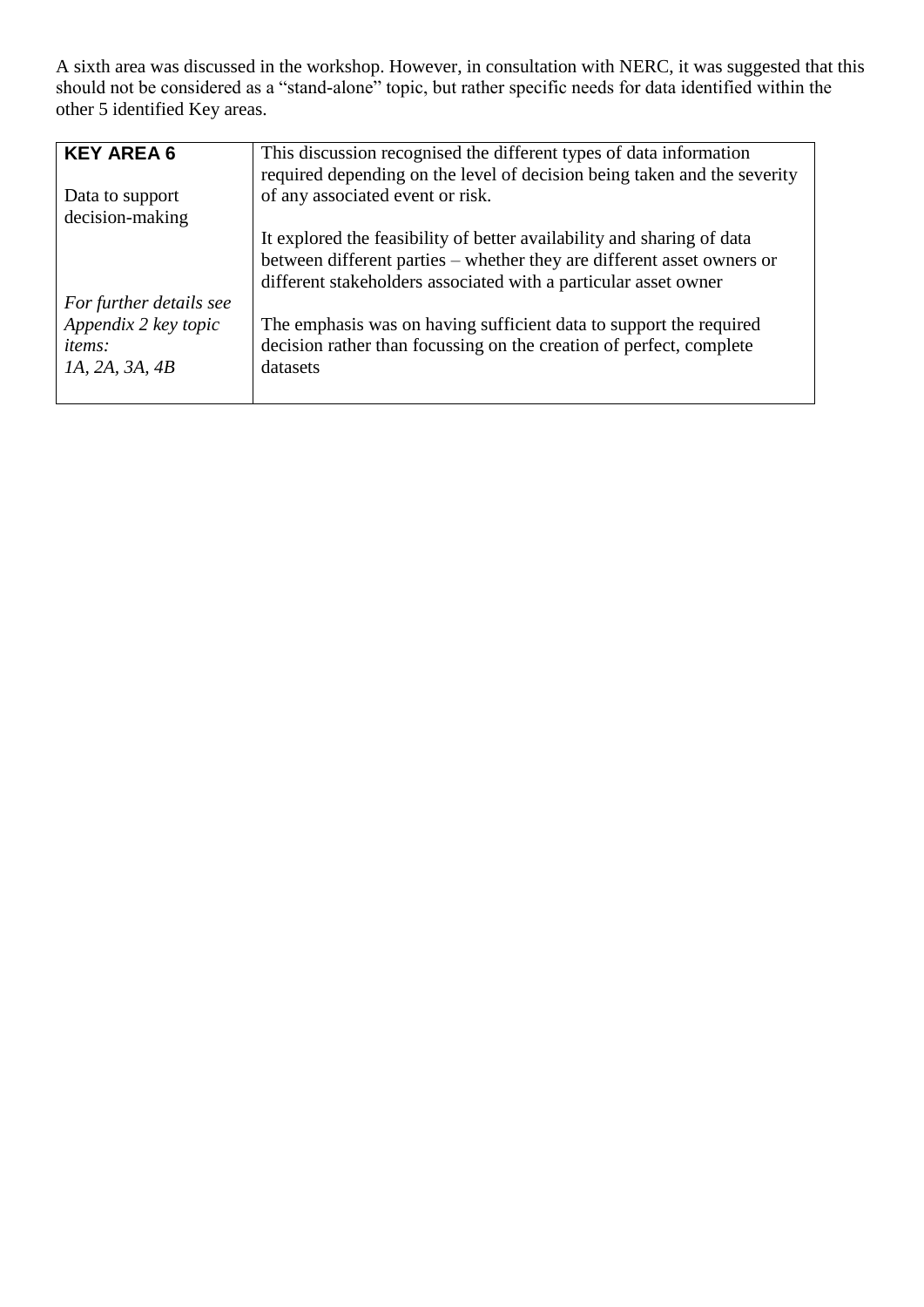### APPENDIX 1 **Workshop attendance**

| <b>Name</b>  |                   | Company                           |
|--------------|-------------------|-----------------------------------|
| Kate         | Avery             | <b>Network Rail</b>               |
| Pietro       | Bernadara         | <b>EDF Energy</b>                 |
| Ruth         | Boumphrey         | <b>Lloyds Register Foundation</b> |
| Alison       | <b>Brown</b>      | Shell                             |
| Greg         | <b>Chant-Hall</b> | Skanska Infrastructure            |
| Louise       | Clarke            | <b>CIRIA</b>                      |
| <b>Sirio</b> | <b>DAleo</b>      | <b>CIRIA</b>                      |
| Geoff        | Darch             | <b>Atkins</b>                     |
| John         | Dora              | <b>IOAF</b>                       |
| Eyram        | Fiadzigbey        | <b>AECOM</b>                      |
| Fai          | Fung              | <b>Environment Agency</b>         |
| John         | Gillard           | <b>NERC</b>                       |
| <b>Steve</b> | Hill              | <b>Severn Trent Water</b>         |
| Owen         | Jenkins           | <b>CIRIA</b>                      |
| Ben          | Kidd              | <b>CIRIA</b>                      |
| Shanti       | Majithia          | <b>National Grid</b>              |
| Paul         | Marshall          | <b>Highways Agency</b>            |
| Robert       | O'Brien           | <b>BP</b>                         |
| Richard      | Ploszek           | Infrastructure UK (HM Treasury)   |
| Arefa        | Siddigi           | <b>HS2 Limited</b>                |
| Jonathan     | Simm              | <b>HR Wallingford</b>             |
| Robyn        | Thomas            | <b>NERC</b>                       |
| Sally        | Watson            | <b>Mott MacDonald</b>             |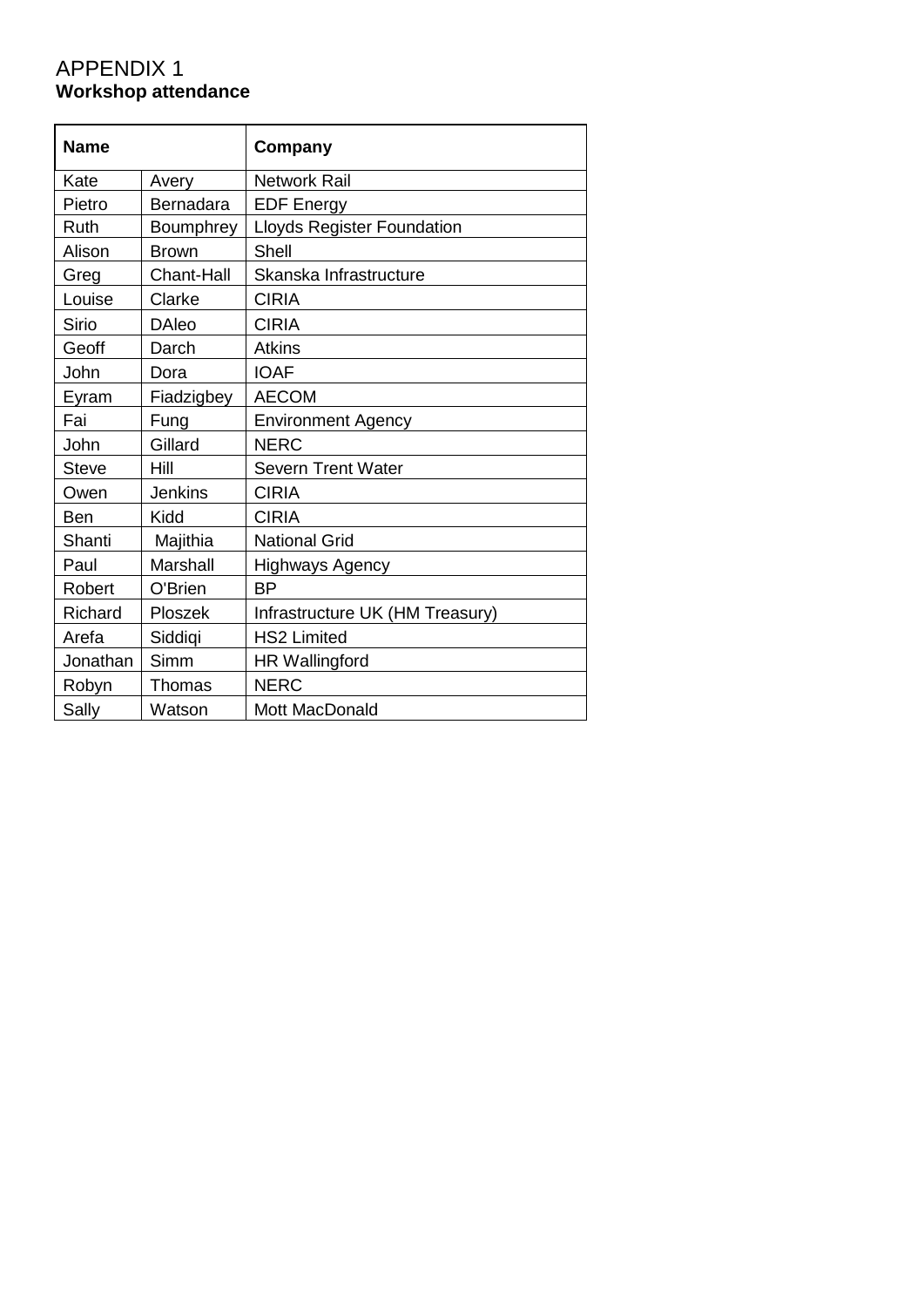# **APPENDIX 2**

Transcript of flipchart notes plus associated points recorded during the group working and discussion session

|                | TOPIC 1 - FREQUENCY AND INTENSITY OF WEATHER EXTREMES                   |                                                                                                                                                                                                                                                                                                                                                                                      |  |
|----------------|-------------------------------------------------------------------------|--------------------------------------------------------------------------------------------------------------------------------------------------------------------------------------------------------------------------------------------------------------------------------------------------------------------------------------------------------------------------------------|--|
|                | Decision to be<br>supported /<br><b>Question that need</b><br>answering | Types of information needed to support these decisions /<br>questions                                                                                                                                                                                                                                                                                                                |  |
| 1A             | Data sharing                                                            | Cross-sector data sharing / Open data source between<br>infrastructure operators and research centres etc.<br>Data sets tailored to decision makers e.g. "Gold Command"<br>during an extreme event or operators in less severe events<br>Focus needs to be on providing sufficient data for decision<br>support and not on 95% + accuracy                                            |  |
| 1B             | Understanding<br>extremes and<br>responses                              | Durations v intensities<br>$\bullet$<br>Note large difference can occur over a day<br>Effects on sensitive equipment etc.<br>$\bullet$<br>Tipping points (intervention points) – when does it cease to<br>become practical to implement measures to deal with<br>repeating occurrences and when is major upgrade necessary<br>Which parts of the infrastructure are unlikely to fail |  |
| 1 <sup>C</sup> | Understanding<br>variability and<br>chronology                          | As well as joint probabilities, understand how a sequence of<br>$\bullet$<br>weather phenomena can impact infrastructure. Not necessarily<br>extremes – e.g. prolonged dry spell followed by intense<br>storms                                                                                                                                                                       |  |
| 1D             | Design and<br>assessment<br>methodology                                 | Design philosophy for multi-event resilience i.e. a succession<br>$\bullet$<br>of events not just joint probability of simultaneous occurrence<br>Changes in average and extremes e.g. wind, waves, rainfall<br>etc. and how to accommodate                                                                                                                                          |  |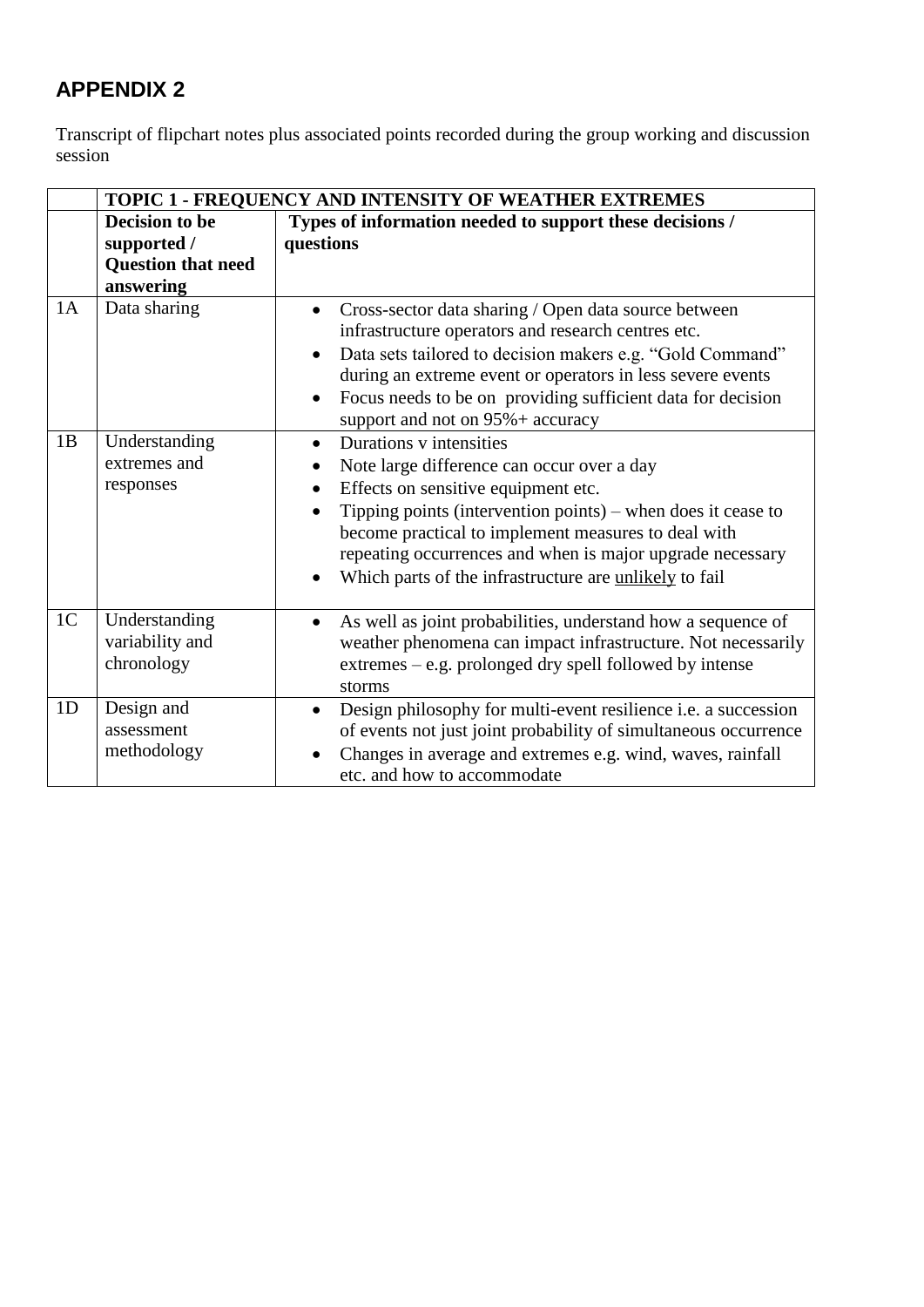|    | TOPIC 2 - MULTI-HAZARD COMBINATIONS                                                                                                         |                                                                                                                                                                                                                                                                                                                                                                                                                                                              |
|----|---------------------------------------------------------------------------------------------------------------------------------------------|--------------------------------------------------------------------------------------------------------------------------------------------------------------------------------------------------------------------------------------------------------------------------------------------------------------------------------------------------------------------------------------------------------------------------------------------------------------|
|    | Decision to be<br>supported /<br><b>Question that need</b><br>answering                                                                     | Types of information needed to support these decisions /<br>questions                                                                                                                                                                                                                                                                                                                                                                                        |
| 2A | Understanding<br>impacts and<br>interdependencies<br>across and within<br>sectors<br>Identifying vulnerable<br>and non-vulnerable<br>assets | Data to support decision-making<br>$\bullet$<br>Access to cross disciplinary data / Shared information across<br>data and asset owners<br>Understanding opportunities and constraints to shared data<br>$\bullet$<br>access<br>Understanding critical points across where infrastructures are<br>interdependent – e.g. flooded road prevents access to<br>emergency pumping equipment.<br>Critical infrastructure mapping<br>$\bullet$                       |
| 2B | Planning for future<br>infrastructure<br>investments and<br>operation<br>(understanding and<br>changing business<br>models)                 | Understanding uncertainty (including climate change) and<br>$\bullet$<br>how this can be taken into account in investment and long-<br>term operational decisions<br>Understanding how infrastructure impacts might change over<br>$\bullet$<br>the course of a long event $-e.g.$ lightning strike during storm,<br>river flooding characteristics, subsequent groundwater<br>flooding etc.                                                                 |
| 2C | Emphasis on science<br>Multiplier<br>$\bullet$<br>effect<br>Joint events<br>Probability                                                     | Do infrastructure systems rely on the same technology e.g.<br>$\bullet$<br><b>Global Navigation Satellite systems</b><br>Probabilities of joint events<br>Low probability – high impact joint events<br>Information on probabilities to support asset operator<br>$\bullet$<br>decision-making<br>The Swiss-cheese effect i.e. system deals with a succession of<br>$\bullet$<br>"local" failures, but collapse will occur when there is a critical<br>mass. |
| 2D | International aspects                                                                                                                       | Dependencies from outside UK e.g. energy supply etc.<br>$\bullet$<br>How vulnerable are these to environmental risks /<br>$\bullet$<br>combinations                                                                                                                                                                                                                                                                                                          |